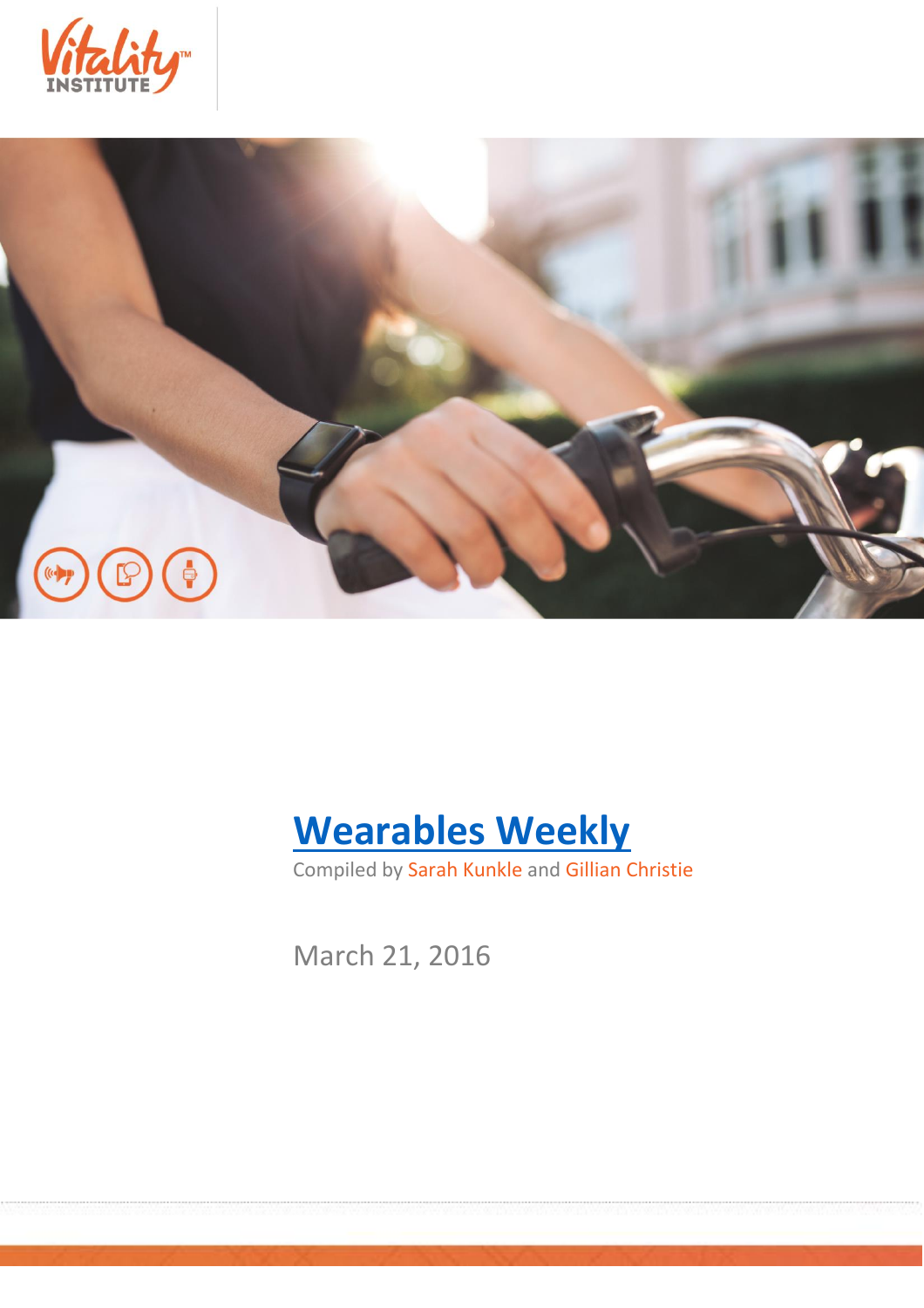

*In this week's edition, more news about smart clothing as Ralph Lauren and Nike introduce new products. Fitness trackers and smartwatches are also making moves in the clinical realm. A new band for the Apple Watch provides medical-grade EKG readings and another wristband developed by MIT professors monitors stress signals to detect seizures. Currently, over 20 clinical trials are using Fitbit in some capacity. Read the latest below!*

## **[Fossil unveils 7 more wearables, including Android Wear watches](http://www.engadget.com/2016/03/15/fossil-unveils-7-more-wearables/)**

Fossil's big announcement includes two Android Wear smartwatches, the Q Wander and the slightly rugged Q Marshal. Both are available with 44mm and 46mm circular cases, wireless charging, and custom options for strap and body. They will sell at the same \$275 starting price as last year's Q Founder. Fossil has said that it plans to have over 100 wearable devices on shelves this year, including models from affiliate brands like Chaps, Diesel, Emporio Armani, Kate Spade, Michael Kors, Misfit and Skagen.

**Importance:** Since acquiring Misfit in 2015, Fossil has introduced a variety of smartwatches and activity trackers. The company's affiliation with several fashion brands will likely raise the bar when it comes to product design.

## **[Ralph Lauren made a great fitness shirt that also happens to be 'smart'](http://www.engadget.stfi.re/2016/03/18/ralph-lauren-polotech-review/?sf=kwpeaz)**

The PoloTech shirt is a compression top that looks like a normal workout shirt. The shirt contains a large silver strip located around the lower ribcage area. This conductive silver fabric contains sensors to detect heart rate, breathing, and exertion metrics. A companion app displays these metrics and incorporates the data into customized workouts and training programs.

**Importance:** While wrist-based fitness trackers are the norm today, the arrival of smart clothing is imminent. However, there is certainly room for improvement with these products. Ralph Lauren's debut smart shirt is expensive (\$300), and currently only available for men and iPhone users.

## **[AliveCor unveils Kardia Band, a medical-grade EKG band for Apple Watch](http://techcrunch.com/2016/03/16/alivecor-unveils-kardia-band-a-medical-grade-ekg-band-for-apple-watch/)**

AliveCor, a medtech startup, has unveiled the Kardia Band, a medical-grade EKG band for the Apple Watch, pending FDA clearance. The band works with an accompanying Apple Watch application, which automatically processes the data from the sensors in the device and allows wearers to record voice memos that are sent along with the EKG to their doctor. The app will also integrate with Apple HealthKit to allow for analysis of EKG data along with other factors, including exercise, caloric intake, and more. The company expects to receive FDA approval later this spring, at which point Kardia Band will become available for sale.

**Importance:** This marks the beginning of the Apple Watch's shift into more clinical applications. There are also implications for the overall wearables market as the current state of heart rate tracking technology could be improved.

## **Other Health Technology Headlines**

[21 clinical trials that are using Fitbit activity trackers right now](http://mobihealthnews.com/content/21-clinical-trials-are-using-fitbit-activity-trackers-right-now) [Blooming measures your heart and brain to reduce stress at work](http://techcrunch.com/2016/03/14/blooming-stress/) [Design firm Mad\\*Pow acquires employee wellness app HotSeat](http://mobihealthnews.com/content/design-firm-madpow-acquires-employee-wellness-app-hotseat) [Forthcoming app wants to turn kids with T1D into 'diabetes ninjas'](http://medcitynews.com/2016/03/app-diabetes-ninjas/) [Health Care Startup Oscar Hires Veteran Google Engineering VP as Its Tech Lead](http://recode.net/2016/03/15/healthcare-startup-oscar-hires-veteran-google-engineering-vp-as-its-tech-lead/) [Hey Siri, Can I Rely on You in a Crisis? Not Always, a Study Finds](http://mobile.nytimes.com/blogs/well/2016/03/14/hey-siri-can-i-rely-on-you-in-a-crisis-not-always-a-study-finds/)